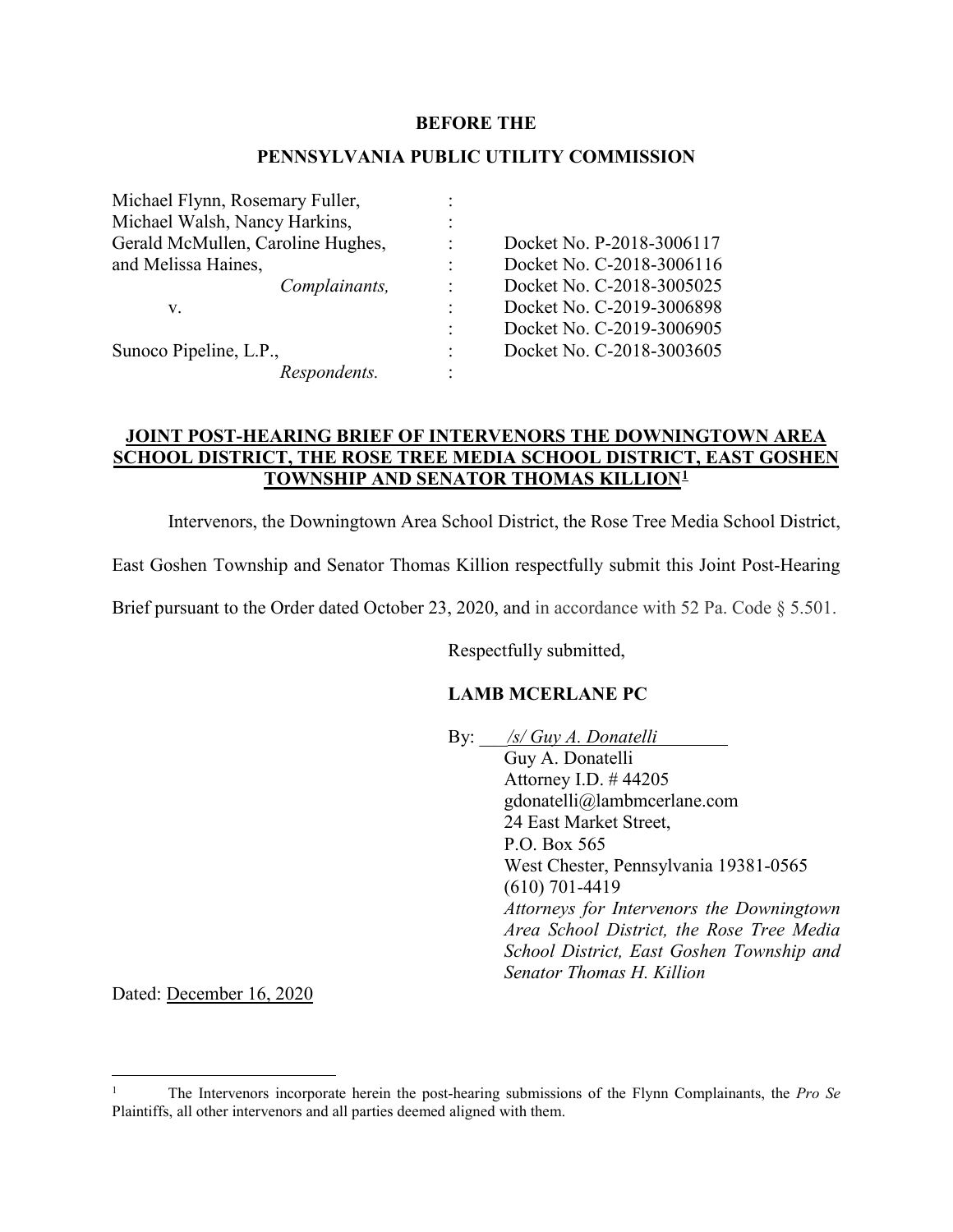# Table of Contents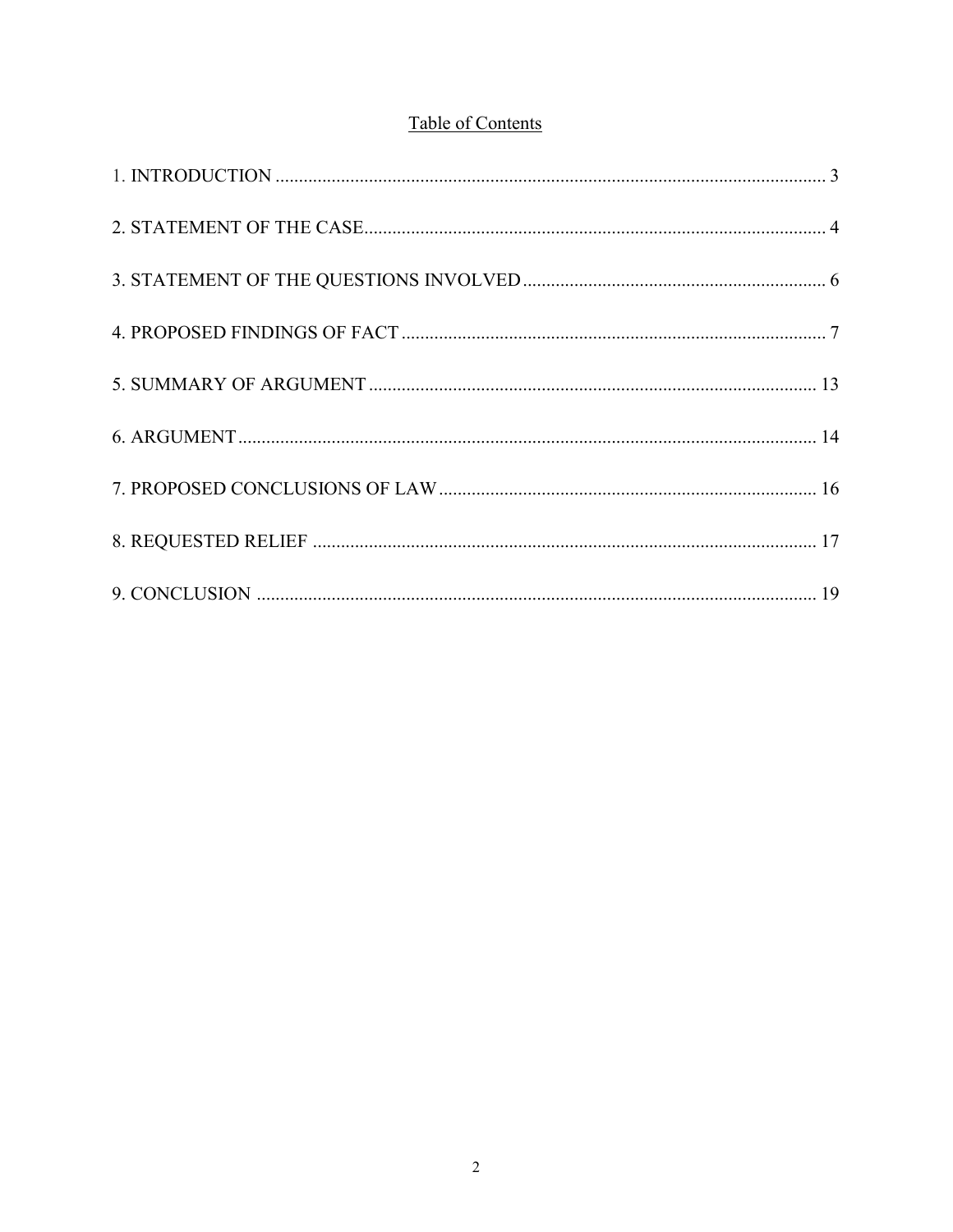#### **I. INTRODUCTION**

Intervenors, the Downingtown Area School District, the Rose Tree Media School District, East Goshen Township and Senator Thomas H. Killion are three municipal entities and one public servant respectively seeking relief for the benefit of thousands of residents placed at an admitted risk as a result of Sunoco's pipeline operations throughout Chester and Delaware Counties. Those at risk include a large and diverse section of the population – from school children and their families, to public employees delivering essential services to the community and to the community at large, which look to society's municipal governments to reduce, as conscientiously as possible, the risks posed by the transportation of HVLs by Sunoco through their neighborhoods.

During the hearings in this matter, and through their submissions, the Intervenors have empathized to the Court four overarching, compelling and common-sense requests for relief: 1) timely reporting on line inspection and geophysical testing; 2) a mass early warning notification system within close proximity of vulnerable public institutions and immediately notice of a leak, potential explosion or other failure in the pipeline system; 3) specific public education and emergency response plans designed to inform and educate the relevant population on proper and effective disaster prevention and response (including the engagement of an independent expert to produce studies relating to the impact of the pipeline in Chester and Delaware Counties, including, but not limited to, a remaining life study of ME1 and the 12 inch workaround pipeline), and; 4) cessation of operations in the event these achievable goals remain unmet. The Intervenors respectfully request that these, and the other relief set out in their Petitions to Intervene, be granted and included in any final Order entered in this matter.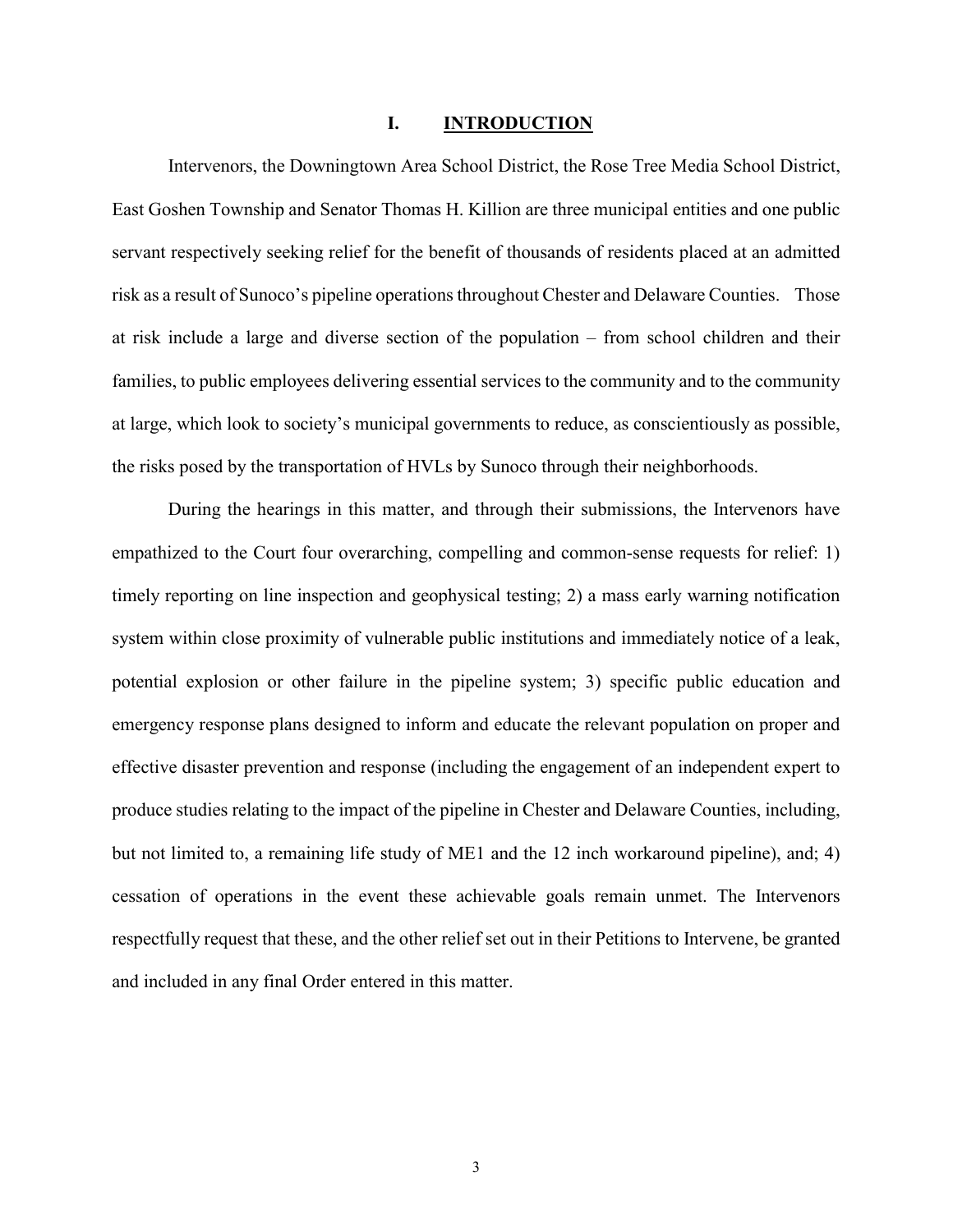#### **II. STATEMENT OF THE CASE**

 Intervenors were granted intervenor status in a matter filed on November 19, 2018, by Petitioners/Complainants Meghan Flynn, Rosemary Fuller, Michael Walsh, Nancy Harkins, Gerald McMullen, Caroline Hughes and Melissa Haines (collectively the "Flynn Complainants") filed a Complaint against Respondent Sunoco Pipeline, L.P. ("Sunoco") at Docket No. C-2018- 3006116, consolidated with Docket No. P-2018-3006117. The Flynn Complainants averred that their properties in Chester and Delaware Counties were in close proximity to the Mariner East 1 ("ME1") pipeline and/or a work-around 12-inch diameter pipeline that circumvents stopped construction on the Mariner East 2 ("ME2") and Mariner East 2X (ME2X). At times, these Sunoco pipelines are referred to collectively as "the ME Pipelines". The Flynn Complainants also averred that ME1, ME2, ME2X and the workaround pipelines carrying or intended to carry HVLs are inherently dangerous and due to their location in Chester and Delaware Counties (high consequence areas), a pipeline rupture there would be catastrophic.

 The Flynn Complainants further contended that ME1 is being operated and the work-around pipeline is about to be operated without an adequate public awareness program, emergency notification system, or credible emergency management plan in violation of 49 CFR § 195.440. The Flynn Complainants contended that Sunoco is violating 49 CFR § 195.248 in that ME1 and the workaround pipeline are located within 50 feet of private dwellings or industrial buildings or places of public assembly without at least 4 feet of cover. The Flynn Complainants' three-count Complaint requested that the Commission enter an Order directing Sunoco permanently to (a) cease operation of the 8-inch ME1 pipeline; (b) cease operation of the workaround pipeline, ME2, and ME2X; and (c) grant such other and further relief as may be appropriate.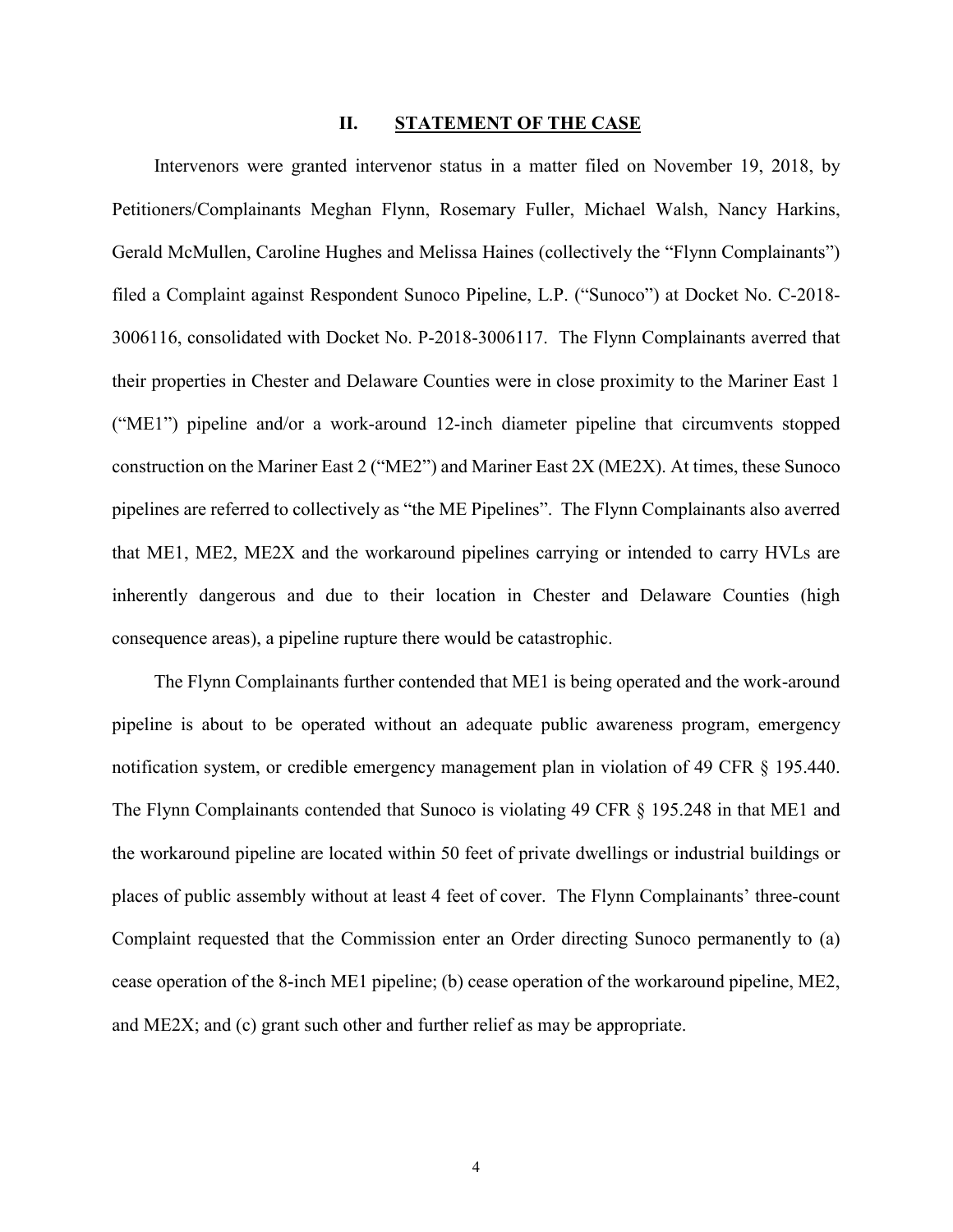Because each Intervenor has facilities and responsibilities within the "blast zone" in the event of a failure of the various ME Pipelines, they sought to intervene to advocate for and protect the interest of certain groups within their respective community interest – the School Districts for the safety of students and staff schools located nearby the pipelines and the valve stations, the Township for their residents, community facilities and first responders and Senator Killion for all residents and constituents within the 9th Senatorial District. Intervenors participated actively in the "lay witness" portion of these proceedings in 2019 and submitted live and written testimony, supported by exhibits. The Downingtown Area School District presented expert testimony during the 11-day hearing of this matter in September and October 2020, and each Intervenor was present through each day at that hearing and participated actively.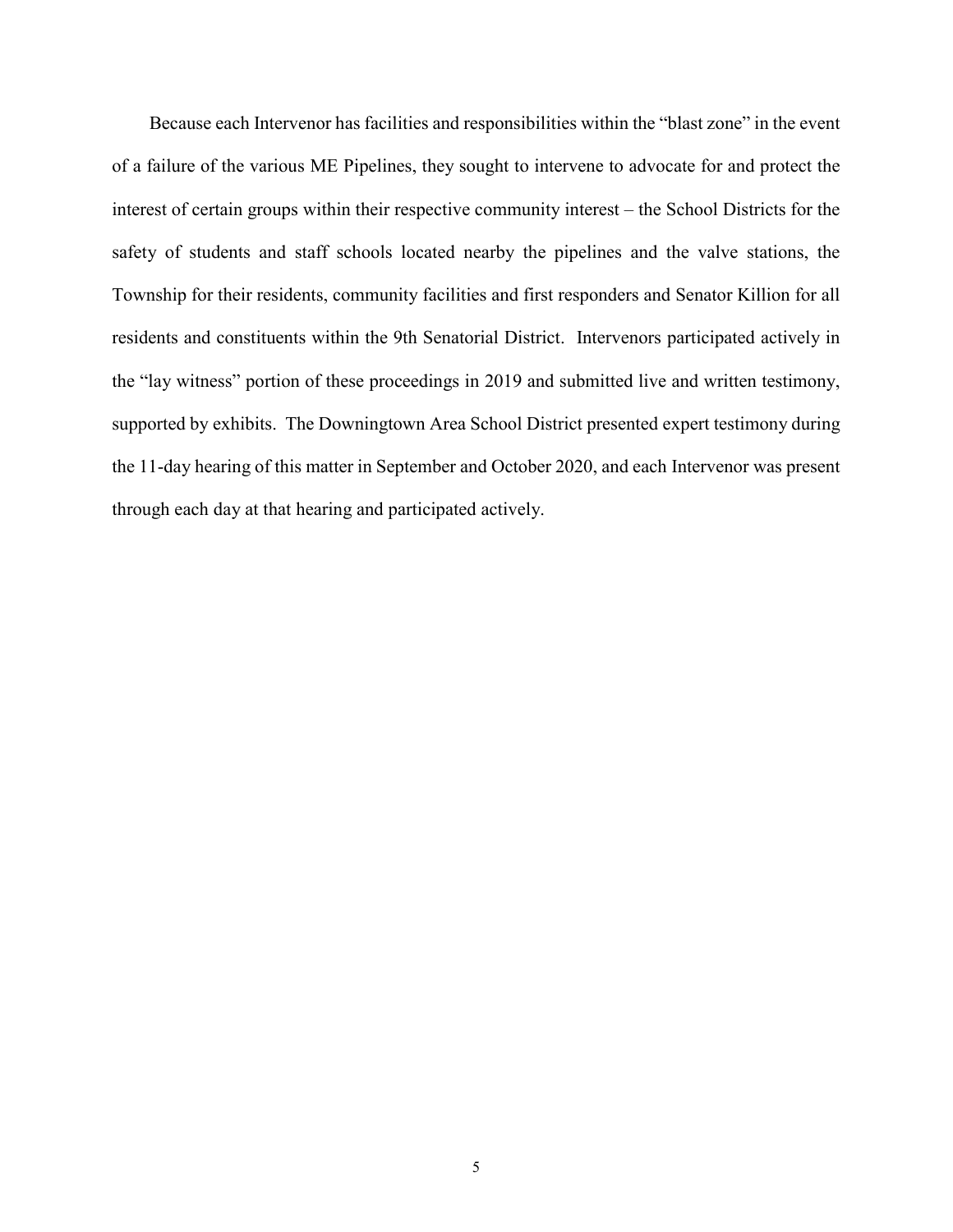#### **III. STATEMENT OF THE QUESTIONS INVOLVED**

- A. Whether the Court's authority to supervise and regulate public utilities, as well as supervise and regulate Sunoco in the operation of its pipelines, should be exercised to require timely reporting to the Intervenors on line inspection and geophysical testing, so as to assure the safety of the public?
- B. Whether the Court's authority to supervise and regulate public utilities, as well as supervise and regulate Sunoco in the operation of its pipelines, should be exercised to require Sunoco to provide a direct and mass early warning notification system to Intervenors and immediate notice of a leak, potential explosion or other failure in the pipeline system, so as to assure the safety of the public?
- C. Whether the Court's authority to supervise and regulate public utilities, as well as supervise and regulate Sunoco in the operation of its pipelines, should be exercised to require Sunoco to develop specific public education or emergency response plans designed to inform and educate the relevant population on proper and effective disaster prevention and response (including the engagement of an independent expert to produce studies relating to the impact of the pipeline in Chester and Delaware Counties, including, but not limited to, a remaining life study of ME1 and the 12 inch workaround pipelines, so as to assure the safety of the public?
- D. Whether the Court's authority to supervise and regulate public utilities, as well as supervise and regulate Sunoco in the operation of its pipelines, should be exercised to prevent Sunoco from operation the relevant pipelines in the event these above goals remain unmet?

#### **Suggested answer to all four questions: Yes.**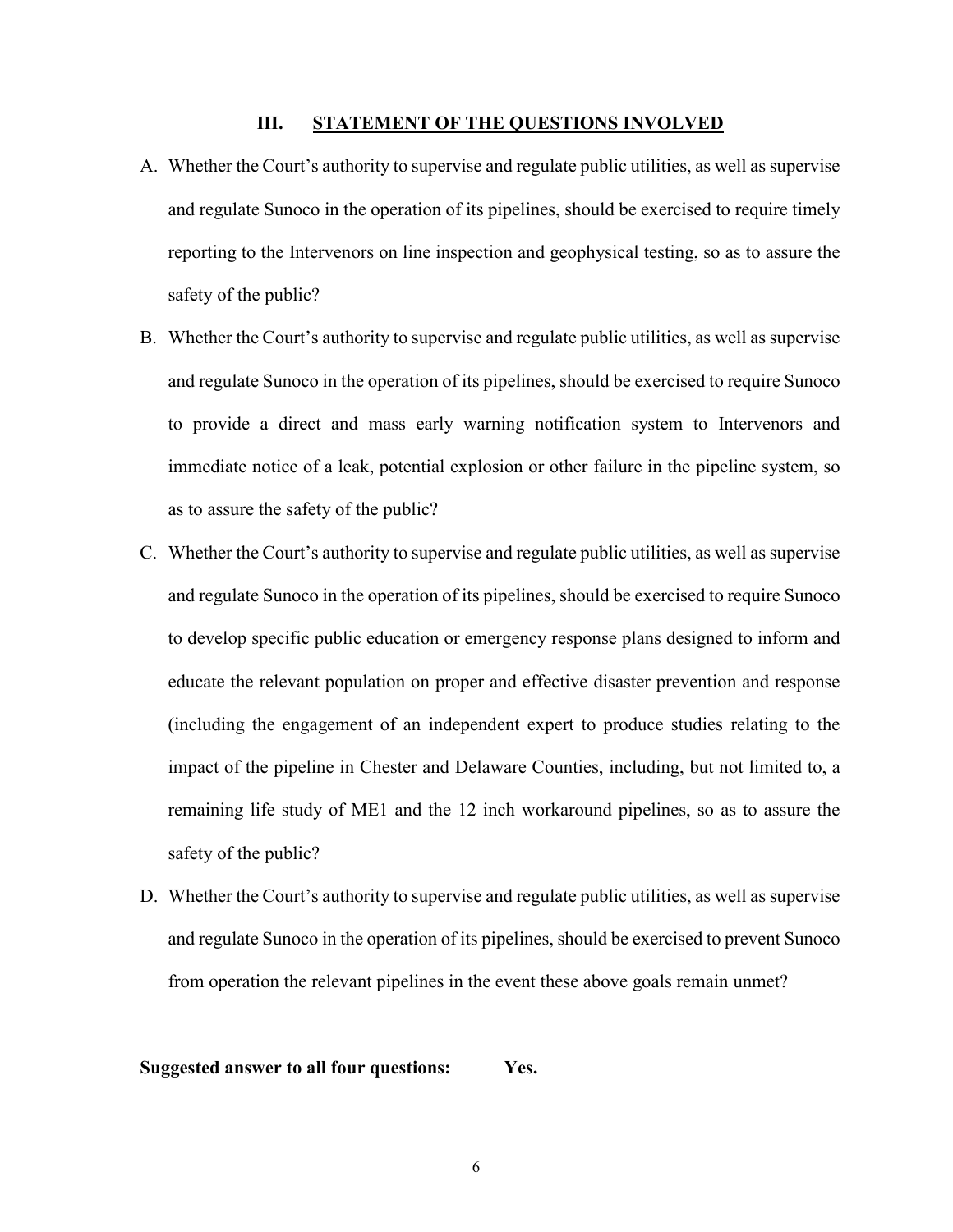#### **IV. PROPOSED FINDINGS OF FACT**

- 1. Intervenor, the Downingtown Area School District is a Public School District located in Chester County Pennsylvania.
- 2. Intervenor, the Rose Tree Media School District is a Public School District located within Delaware County, Pennsylvania.
- 3. Intervenor, East Goshen Township is a second-class township located in Chester County, Pennsylvania.
- 4. Senator Killion is a resident of Middletown Township, Delaware County and at the time of his intervention, was a Senator representing the 9th Senatorial District which is comprised of portions of both Chester and Delaware Counties, Pennsylvania.
- 5. The Intervenors are all within close proximity to the Sunoco Pipelines and within close proximity to Sunoco valve stations.
- 6. Assuming that there is a major release from one of the new and larger Mariner pipelines, it is possible for a flammable vapor cloud to reach an elementary school site, and it may also be possible, if that release from the pipeline is ignited into what we call a jet fire, for there to be significant thermal radiation impacts at the school and the impacts would be similar on any other school of another district within similar proximity to similar Sunoco pipelines or improvements. (N.T. 9/29/20 at 1807, 1808 and 1828).
- 7. The presence of the valve stations within close proximity to schools poses an increased risk to the staff and the students at that campus. (N.T. 10/1/20 at 2327).
- 8. Mr. Hubbard presented expert testimony written testimony on behalf of the Downingtown Area School District (January 15th, 2020, which you verified on January 14th, 2020, Downingtown Direct 1) and testified on October 30, 2020. (N.T. 10/1/20 at 2306-2373).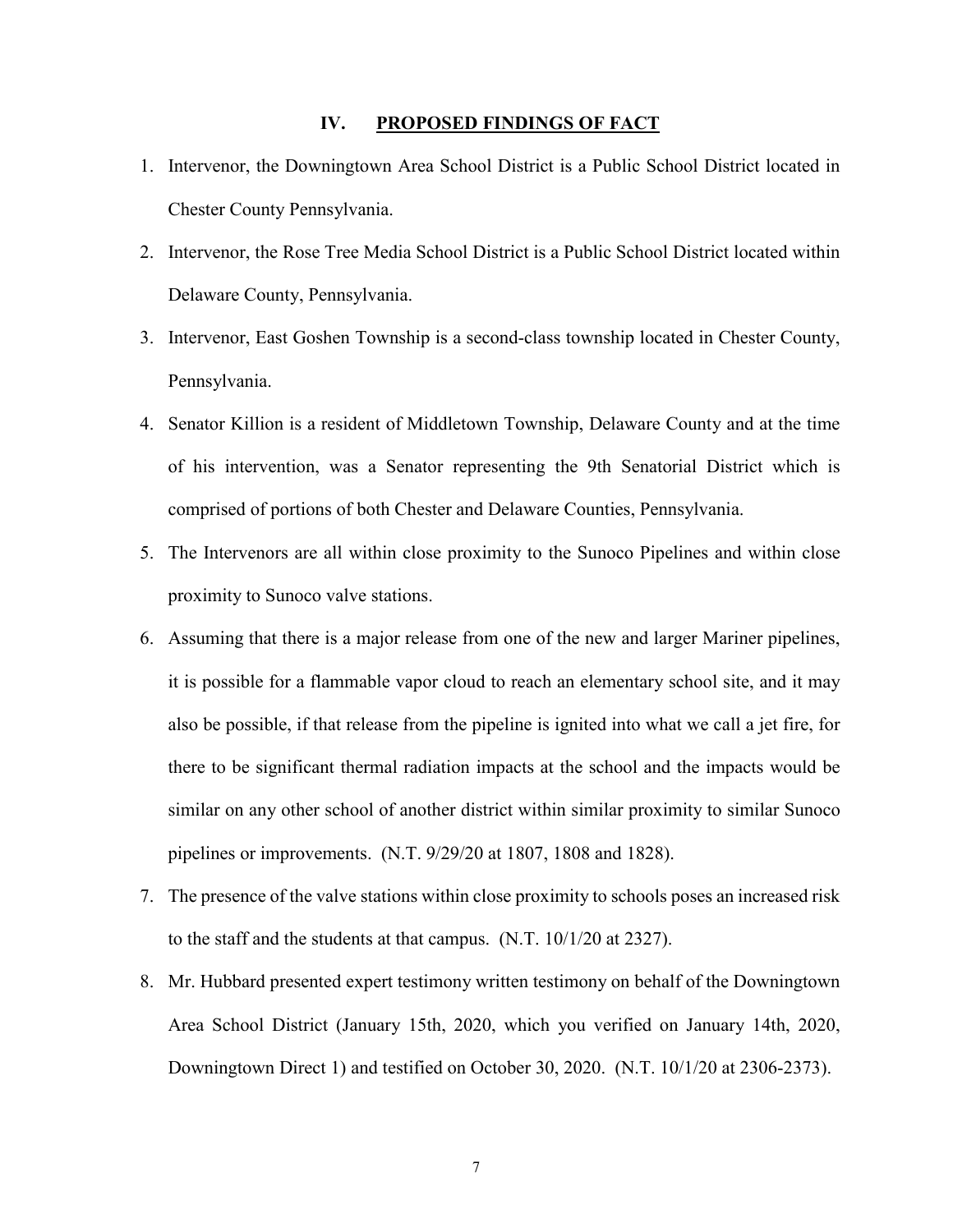- 9. Mr. Hubbard gave the following credible and factually supported opinions:
	- a. If there is an emergency (whether it be an explosion, a rupture, a leak) or some other incident that requires a response, Sunoco does not provide the School District any meaningful information or assistance which would enhance the School District's ability to respond quickly and effectively. For example, the ME1 eight inch pipe transports HVL's. However, there is no information sharing with the School District or local emergency management and emergency response. If there was an event, a rupture or a leak, Sunoco provides inadequate information which is insufficient to formulate an appropriate response in real time to a pipeline emergency – especially as it relates to HVL's. And any information it does provide is provided on an irregular basis. These products react differently to say gasoline – they are odorless, gaseous and form clouds of vapor. We would have no idea what the volume or the rate of release from the pipeline would be, which way the vapor was traveling, whether to shelter in place or evacuate, if evacuation was the option, in what direction. And that's assuming that Sunoco hadn't changed the material being transported in the pipeline.
	- b. Additionally, these HVL's have a higher explosive potential than natural gas. And the HVL's will potentially pool in low areas. The risk to "running into" or evacuating into these areas is asphyxiation as well as subjecting the school population to evacuating toward a potential explosion, ignited perhaps by a passing vehicle.
	- c. Sunoco, in my opinion, should be providing on a regular basis information regarding the materials flowing through the pipelines, the volume, rates and risks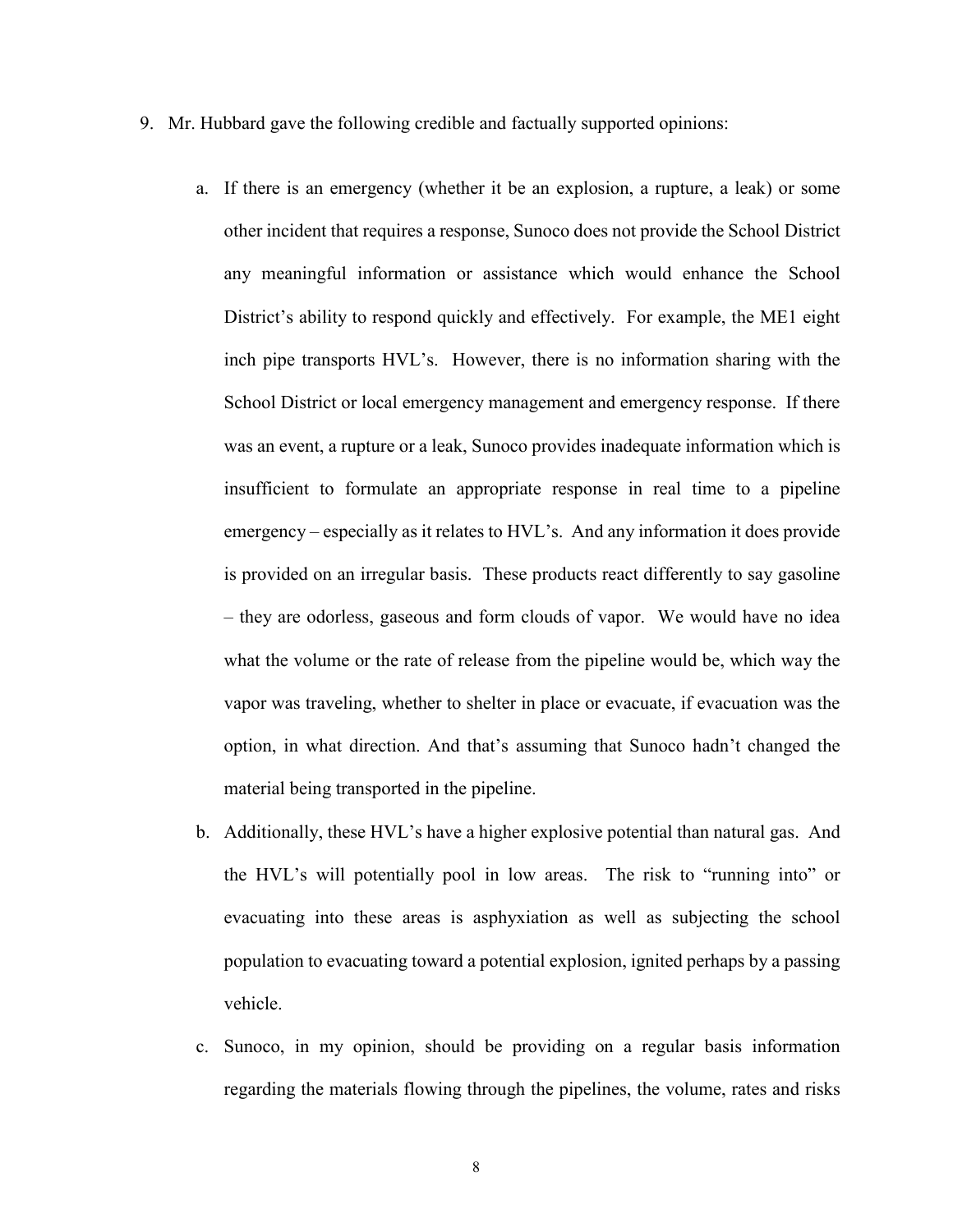associated therewith and have that information complete enough to enable an emergency response plan to be developed.

- d. Sunoco has not provided to the School District any plan to enable the School District to implement an emergency response in the event of a pipeline incident specific to a School District or a school building whose population are young students, many young special education children with physical and intellectual disabilities. In the event of an occurrence, Sunoco has no plan for the schools. The Downingtown schools, as the video and photographs show, have challenging traffic patterns and topography. So when confronting an invisible gas whose lethality depend on temperature and wind direction, it is not enough to say walk uphill and upwind for  $\frac{1}{2}$  of a mile from the leak. Which way is the wind blowing; how fast; in what direction? You cannot expect hundreds of children, many with disabilities, or autistic children, or children in wheel chairs to do this. Sunoco does not communicate the risk or how to react. In my opinion, Sunoco should develop and provide to the School District plans which address the specific risks posed by its pipelines.
- e. Detecting a leak can be a time consuming process. Let's assume it's immediate. The pipeline company will contact the County. In Chester County, the dispatch services for the vast majority of police, fire and EMS agency is handled through the Chester County Department of Emergency Services. The way that they function is, they have call takers and they have dispatchers. So what would happen, the call taker would receive that 911 call, get some basic information, which would then go via computer over to the dispatch center. The dispatch is housed in one room, across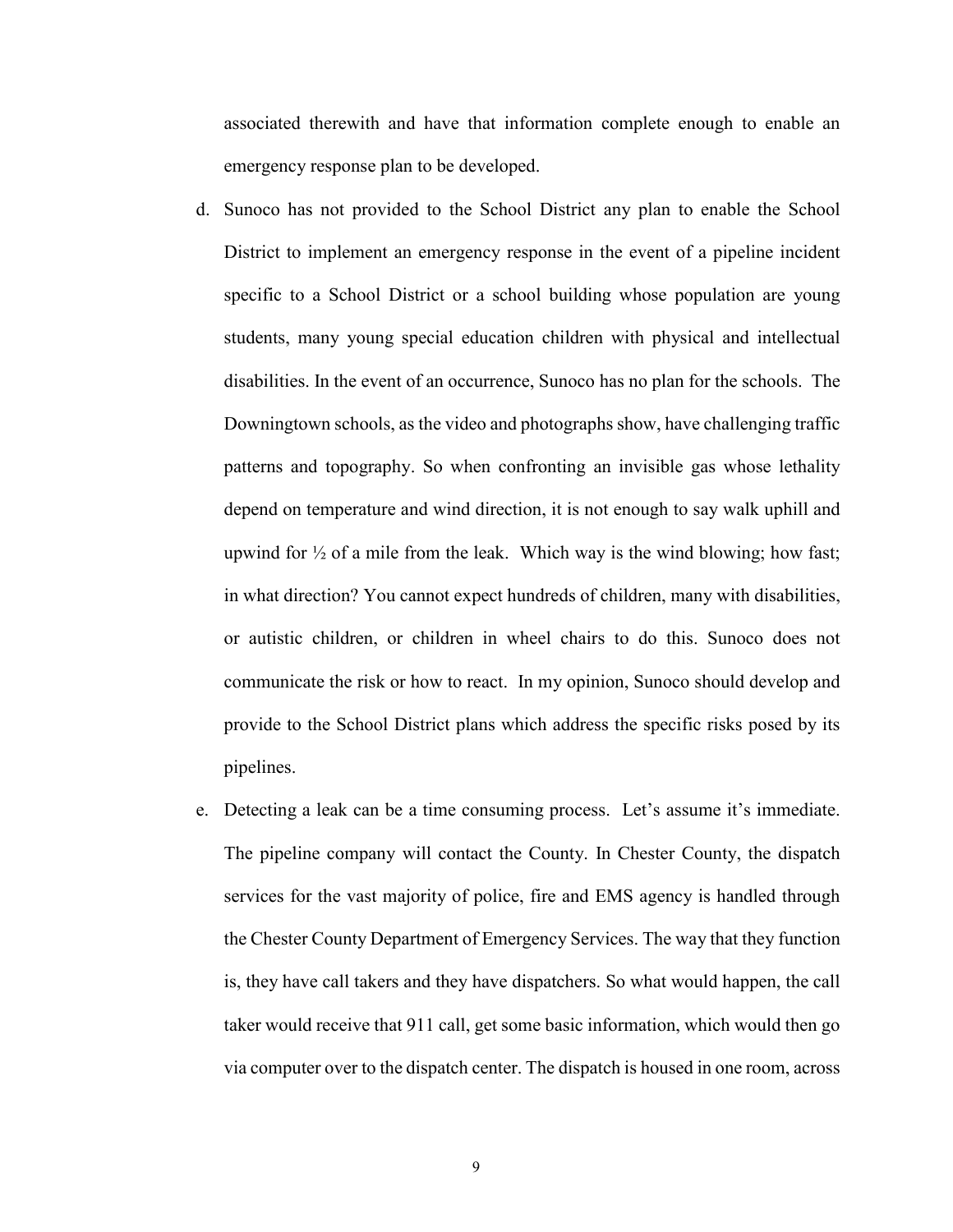the room from each other. The dispatcher would then take that information, enter the computer aided dispatch system which would begin to identify location information, to allow that dispatcher to know what agencies cover the area in question. It then may take 20 minutes for the local emergency responders (other than the police to respond. Sunoco would also dispatch its filed workers and field crew. However, in my opinion, Sunoco should be providing an early warning system, either an on-site vapor detection system of some other system that would give the schools immediate warning of a release/leak or other failure. In order to respond to the risks encountered by a pipeline incident, the warning and the information needs to be communicated to the School and the School District immediately. That's not happening now. The District needs to respond within minutes at most to be able to start safely evacuating or sheltering in place.

- f. Sunoco provides no useful School District-specific public education or awareness plan, with actual information, designed to inform and education the students, families and School District Staff on proper and effective disaster prevention and response. In my opinion, Sunoco must provide School District-specific public education and awareness plans and programs that will allow the School District to formulate an effective emergency response to a pipeline event near its schools.
- g. And all of these concerns are equally applicable to the Dorlan Mill valve station, which present another failure point right across the street from two schools.
- 10. At least up to December of 2018, the Downingtown Area School District didn't have proper information with respect to the pipeline, its contents, pressures, and things of that nature –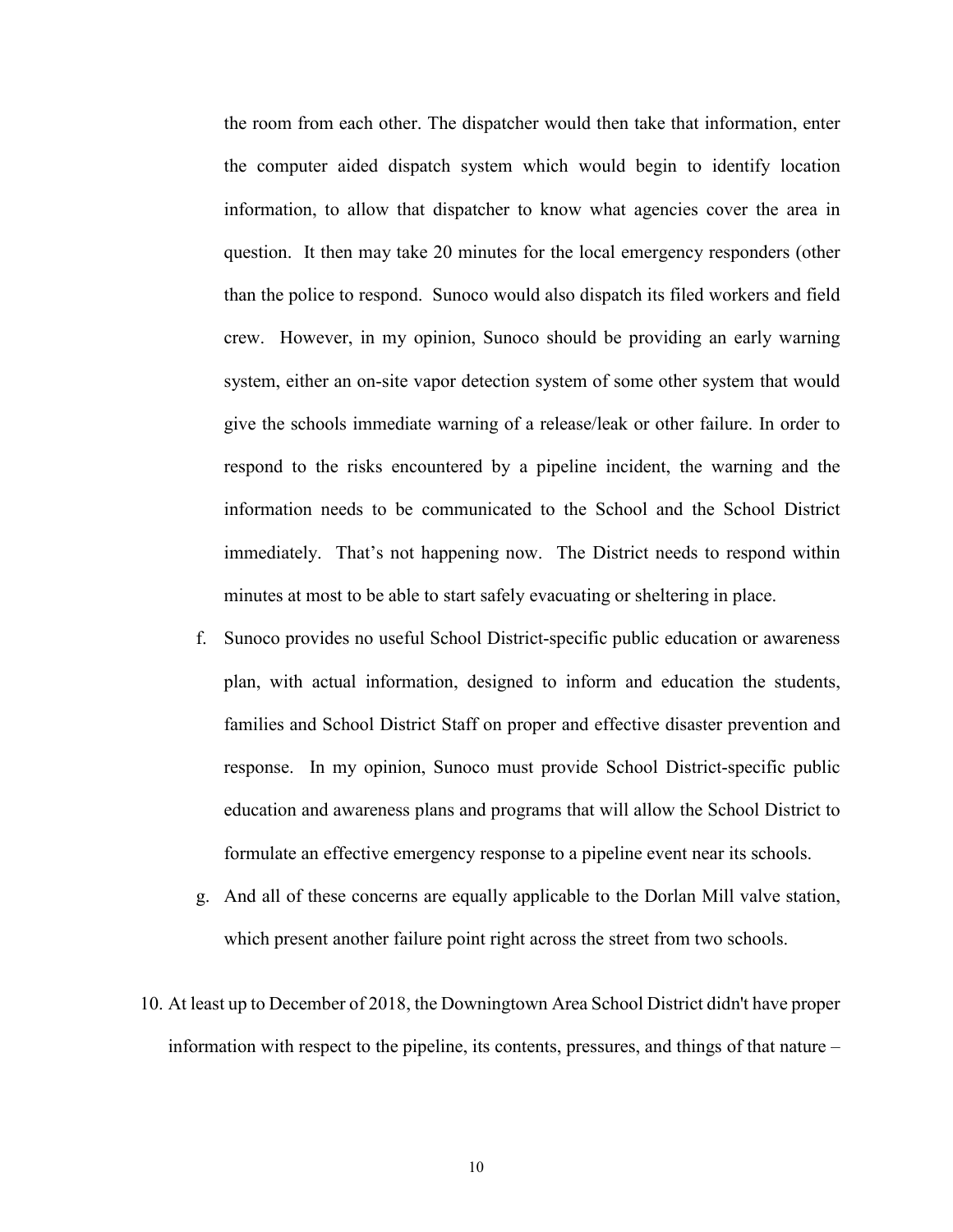up until that point and even beyond, it has been met with what can be referred to as "a brick wall". (N.T. 10/1/20 at 2363).

- 11. Likewise, there are deficiencies in the information that Sunoco provides necessary for East Goshen Township's emergency operation plan. (N.T. 10/24/19 at 1448).
- 12. For example, East Goshen Township seeks increased transparency for safety and communication particularly specific location of facilities along the pipeline for consideration in assessment of emergency preparedness. (N.T. 10/24/19 at 1448).
- 13. Increased information, which would not be made publicly available and which would be subject to Non-Disclosure Agreement to protect security concerns, would assist in the development of a more refined plan. (N.T. 10/24/19 at 1449).
- 14. And advanced notice to the Township of any planned work or activity along the pipeline would be a benefit to the Township as well. (N.T. 10/24/19 at 1449).
- 15. Range Resources does not know whether any of the relief requested by the Intervenors, if granted, would have any adverse effect on Range Resources. (N.T. 10/5/20 at 2834).
- 16. Range Resources does not know whether the installation of a mass early warning system along the pipeline would have any adverse effect on Range Resources. (N.T. 10/5/20 at 2835).
- 17. Range Resources does not know whether providing municipalities specific comprehensive public education and emergency response plan would have any adverse effect on Range Resources. (N.T. 10/5/20 at 2835).
- 18. Mr. Gregory G. Noll Sunoco's expert in emergency planning, emergency response and planning training, testified that "folks" who were confronting a pipeline event would start to take measures to protect themselves. (N.T. 10/7/20 at 3292-3293, 3368).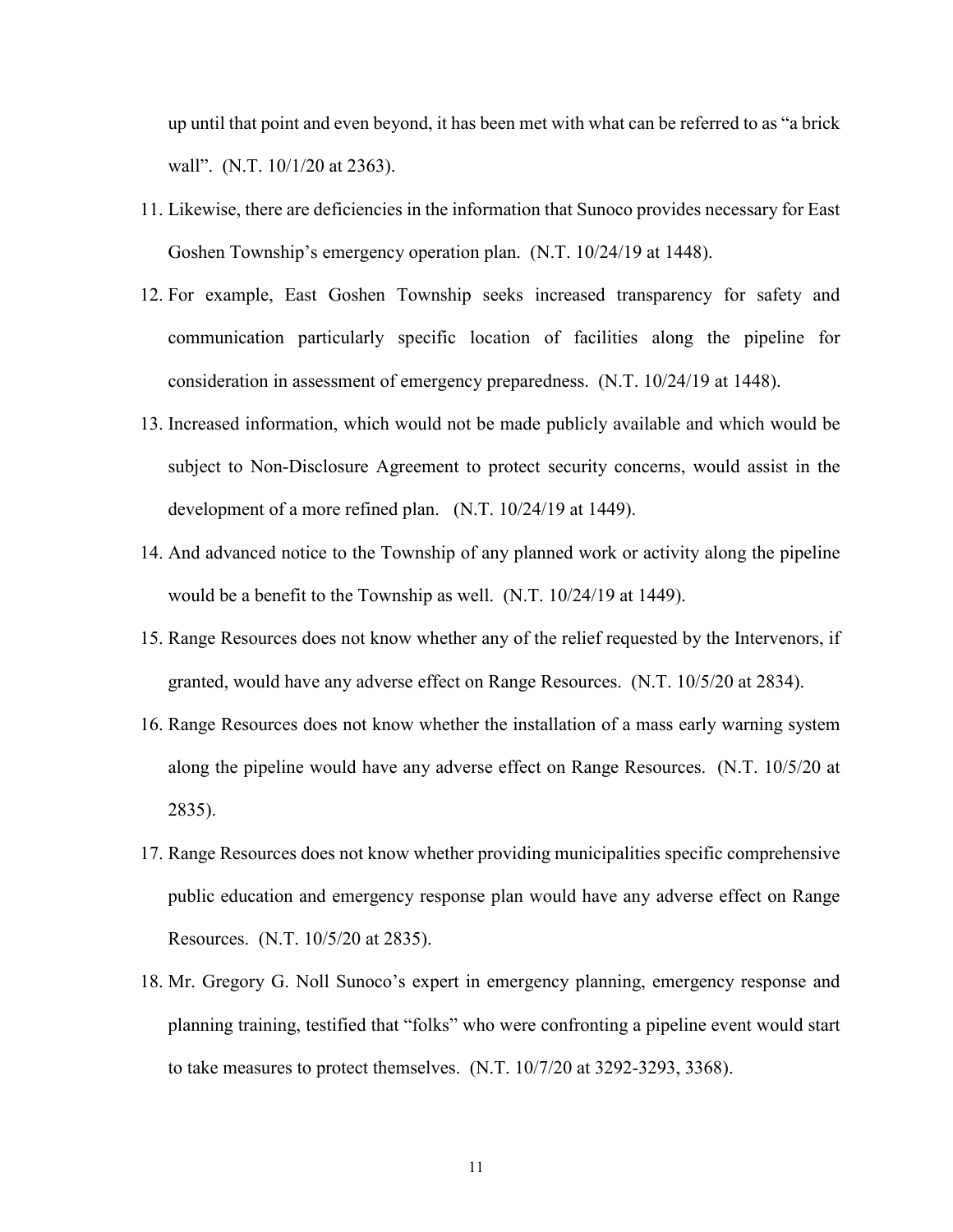19. Mr. Noll, although preferring the 9-1-1 or PSAP system for notification to school districts, municipalities and other institutions of a pipeline event, could not provide a single reason why Sunoco could not provide critical facilities like a school or a nursing home or a hospital and have a protocol where Sunoco immediately at or about the same time they notify 9-1- 1, notify those critical facilities (N.T. 10/7/20 at 3369-3370, 3378).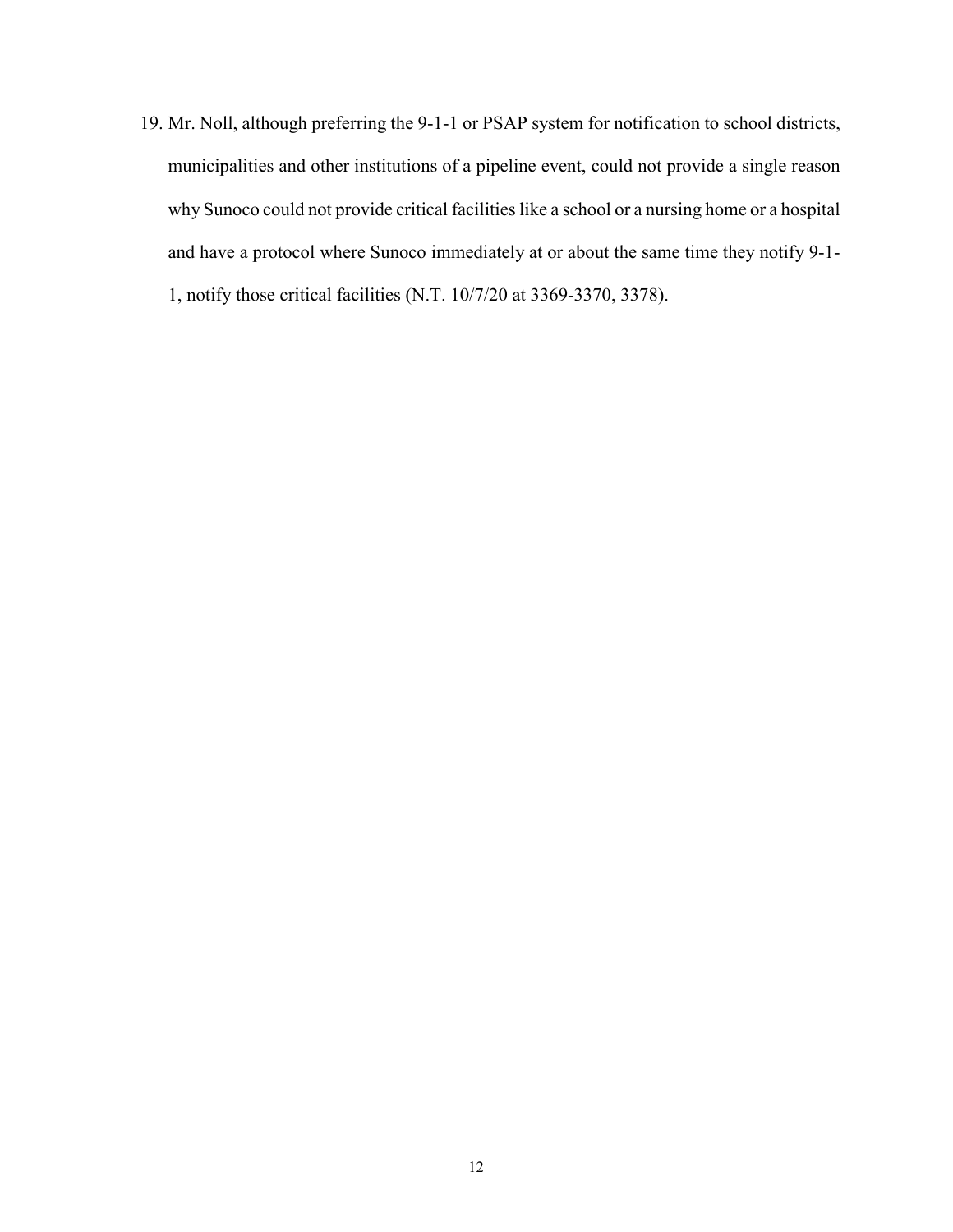### **V. SUMMARY OF ARGUMENT**

It is respectfully submitted that this Court look farther than the discretion Sunoco has suggested it has when determining viable, commercially reasonable and needed safeguards for the protection of the more vulnerable members of the community. The record is replete with Sunoco's assertions that it goes "above and beyond" or "exceeds" regulations, regulatory requirements and expectations and what the code requires. (N.T. 10/5/20 2907-2908, 2969; N.T. 10/6/20 3144, 3245, 3175; N.T. 10/9/20 3934; N.T. 10/13/20 4090). If true, this is laudable. It also reinforces the welldocumented and well-reasoned requests of the Intervenors that additional safeguards are needed to promote effectively the purposes of the safety regulations at issue in the instant case.

The Intervenors' fundamental requests for relief, when reduced to their essence are two-fold – a direction to Sunoco to notify and warn immediately community institutions put at risk by the pipelines; and; an order requiring Sunoco to develop site or use-specific emergency response plans for the Intervenors that when a pipeline event occurs, the response is robust and relevant. There was nothing presented by Sunoco or its witnesses that indicated that any of the relief requested by the Intervenors was not feasible, or overly expensive or burdensome, or created a financial hardship for Sunoco or its contractors. Indeed, the requests of the Township are as simple and reasonable as the provision of written information (location of specific facilities and advanced notice of planned work on the pipeline) for the purposes of assessing emergency preparedness.

If the proofs have demonstrated anything, it is that Sunoco is imbued with great power and authority. But it has been said in other contexts that with great power, comes great responsibility. Here, Intervenors request that Sunoco be given the responsibility to abate the risks it has created.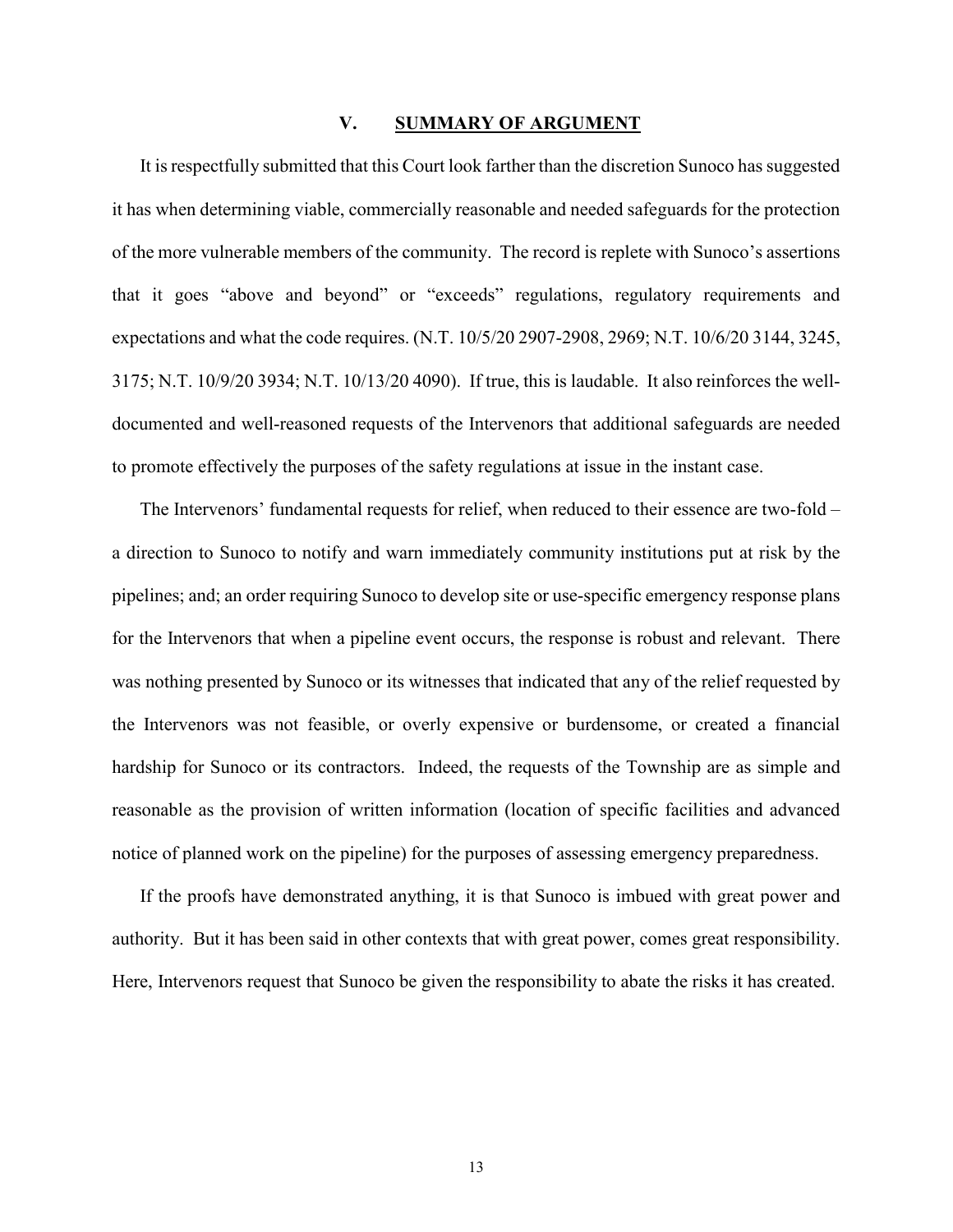#### **VI. ARGUMENT**

The relief requested by the Intervenors is narrow in scope and is focused to address directly the risks presented by the Sunoco Pipelines and the Sunoco valve stations. It is respectfully submitted that the record in this case establishes that Sunoco's efforts to reduce those risks are inadequate, and this Court may provide relief to correct these deficiencies.  $2$ 

First, (and without repeating the Proposed Findings of Fact as set forth above) the record establishes that Sunoco's safety program increases the dangers facing the school districts, the Township and the community at large from the risks of a pipeline or valve station event near the Glenwood Elementary school site, the Shamona Creek Elementary School site and the Marsh Creek Sixth Grade Center site. Intervenor opinion testimony relating to the assistance provided by Sunoco in the event an emergency response is necessary, establishes that Sunoco does not provide meaningful information or assistance which would enhance the ability to respond quickly and effectively. The evacuation vs. "shelter in place" direction provided by Sunoco is inadequate and could result in more harm being done by the incorrect response itself. And the indirect method of Sunoco's preferred notification of a potential emergency is unwise – Sunoco's delay in providing direct notification to at-risk targets inhibits a prompt response.

Second, these issues can be easily resolved through early warning by Sunoco, direct early notice by Sunoco to the immediately affected areas and a well-developed site-specific Sunoco generated emergency response plan which address the specific risks posed by its pipelines. Sunoco failed to establish any adverse effect on its operations (or the operations of its contractors) if these

<span id="page-13-0"></span> $\overline{2}$  The PUC may determine whether Sunoco's service and facilities "are reasonable, unsafe, inadequate, insufficient, or unreasonable, discriminatory, or otherwise in violation of the Public Utility Code." *Delaware Riverkeeper Network v. Sunoco Pipeline, L.P.*, 179 A.3d 670, 693 (Pa. Cmwlth. 2018) (citing 66 Pa.C.S. § 1505(a))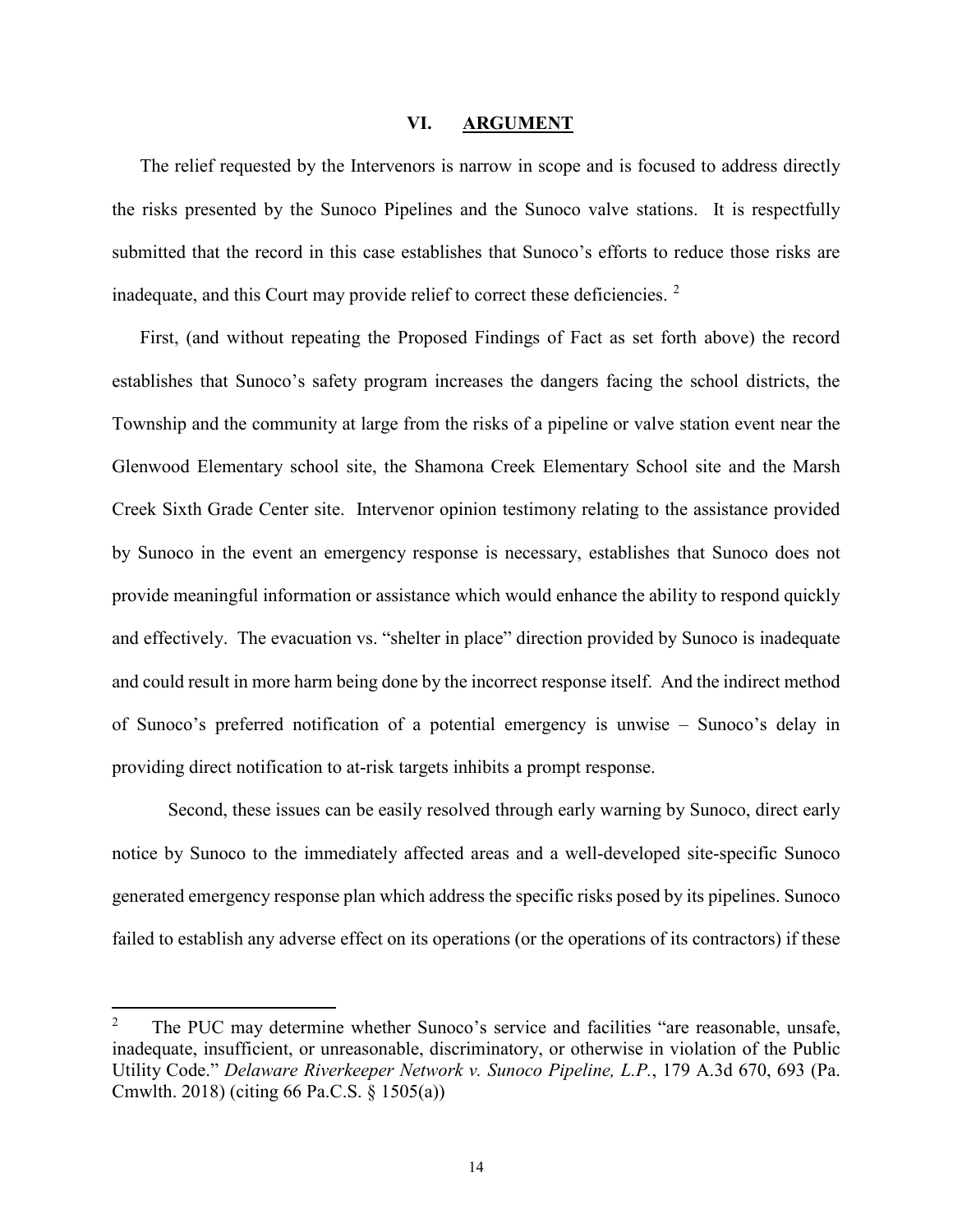measures were put into place. Nor did Sunoco offer any compelling reason why these measures, even the supplying of simple information to the Township, would not assist parties responsible for students, patients, first responders and vulnerable members of the community at large who were confronting a pipeline event to take measures to plan and protect themselves.

The Intervenors have met their burden supporting the institution of the sound safety measures set forth above and they should be incorporated into any Order issued in this case.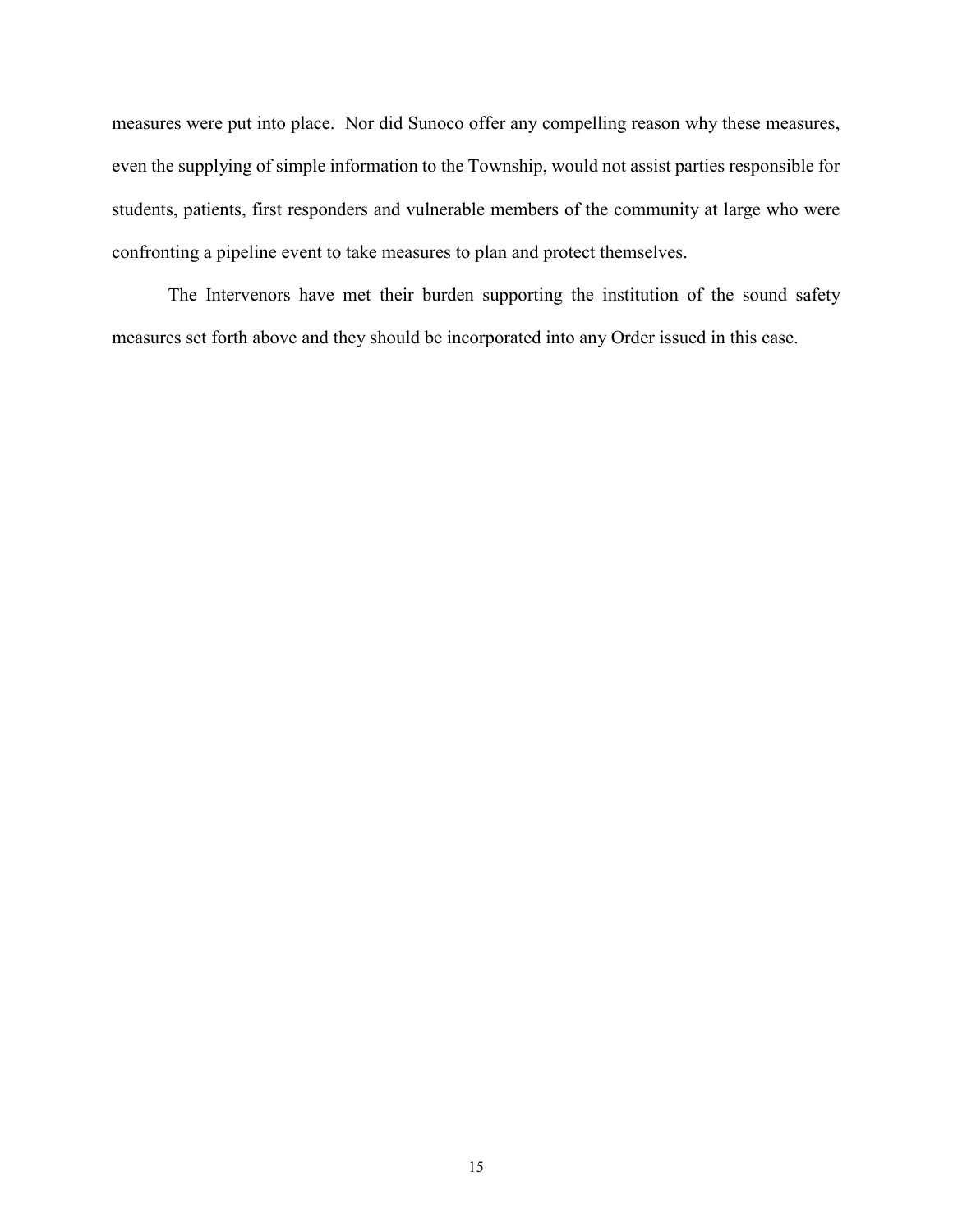## **VII. PROPOSED CONCLUSIONS OF LAW**

Intervenors incorporate herein the Proposed Conclusions of Law of Flynn Complainants' Unredacted Post-Hearing Brief and Appendix upon counsel for Sunoco and the Post-Hearing Brief of Intervenor Chester County. Nothing contained in the Intervenor's Joint Post-Hearing Brief contains confidential information and draws upon only the public hearing notes of testimony and exhibits.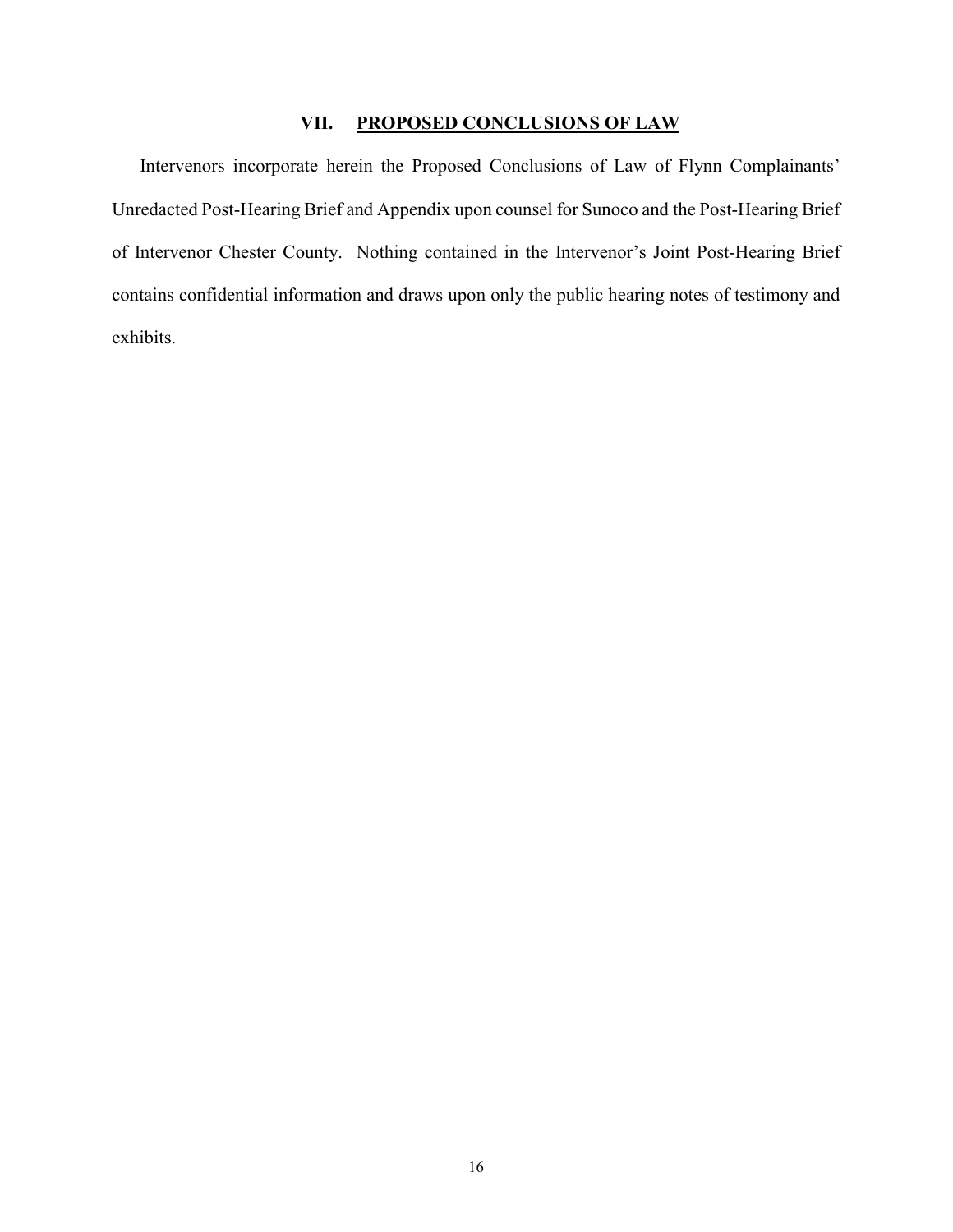### **VIII. RELIEF REQUESTED**

Intervenors respectfully request that the following relief be incorporated into any Order issued in this matter:

- a. That Sunoco be ordered to perform continued and ongoing line inspection and geophysical testing and analysis in the Intervenors' high consequence areas where the ME Pipelines are operating;
- b. That Sunoco be ordered to provide on a timely basis the results of that line inspection and geophysical testing;
- c. That in the absence of either the above testing or inspection, or the delivery of the result of same, or in the absence of testing or inspection results that establish that the ME Pipelines or the valve station are determined by the Bureau of Inspection and Enforcement ("BI  $\&$  E") and the U.S. Department of Transportation's Pipeline and Hazardous Materials Safety Administration ("PHMSA") to not pose any risk to the School District's properties, that the ME Pipelines shall immediately cease operations until such time as Sunoco performs all necessary corrective actions and acquires approval of BI & E and PHMSA prior to receiving Commission approval to resume operation and/or construction;
- d. That Sunoco develop and submit testing and inspection protocols appropriate to ensure the safe operation and maintenance of ME Pipelines in close proximity to Intervenors, to be approved by BI & E and PHMSA on a regular basis;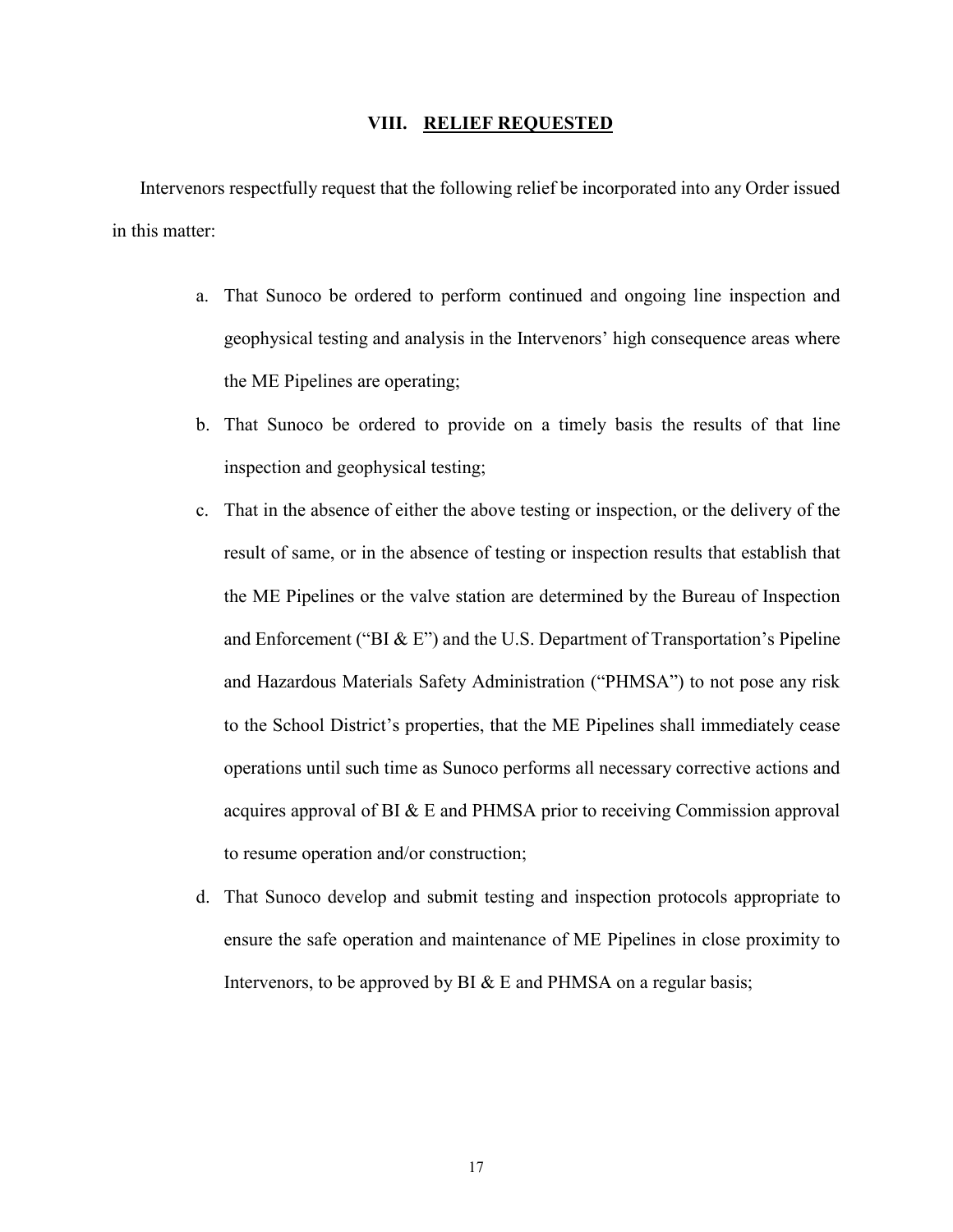- e. That Sunoco develop and install a mass early warning notification system at all potentially affected Intervenor sites which would provide immediately notice of a leak, potential explosion or other failure in the pipeline system;
- f. That Sunoco provide an Intervenor-specific public education or emergency response plan designed to inform and educate the relevant population on proper and effective disaster prevention and response (including the engagement of an independent expert to produce studies relating to the impact of the pipeline in Chester and Delaware Counties, including, but not limited to, a remaining life study of ME1 and the 12-inch workaround pipeline), and;
- g. That Sunoco relocate the valve station currently on Dorlan Mill Road and near Glenwood Elementary School.
- h. That Sunoco provide the Township increased information (in writing, to be kept confidential), such as the specific location of facilities along the pipeline for consideration in assessment of emergency preparedness and advanced notice of any planned work or activity along the pipeline.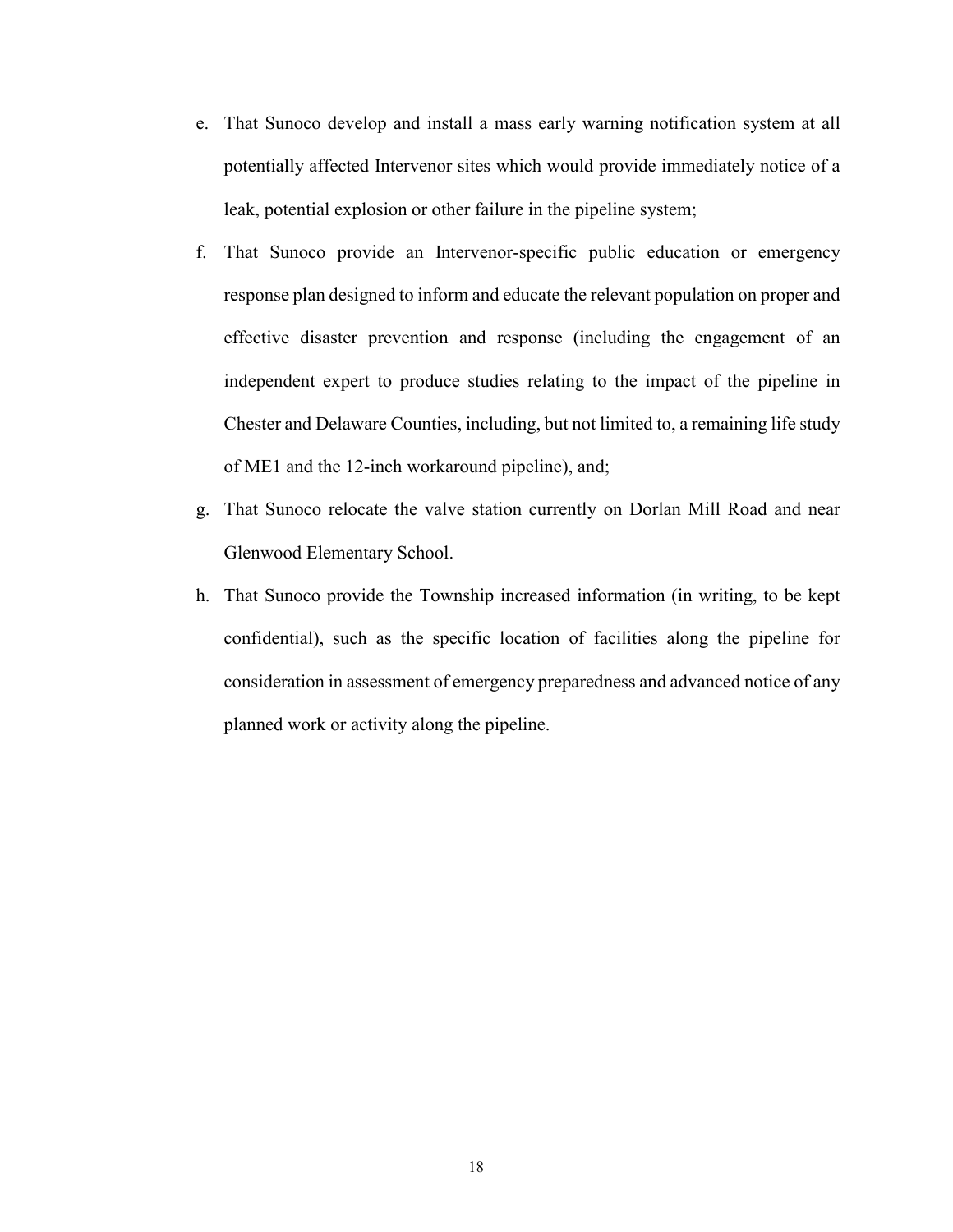#### **IX. CONCLUSION**

Intervenors, the Downingtown Area School District, the Rose Tree Media School District, East Goshen Township and Senator Thomas H. Killion respectfully request that this Court grant the relief requested in the Petition to Intervene. There is no limitation on the Court's ability to institute these common sense and much needed safety measures, which have been supported by the lay and expert testimony in this case. Sunoco provided no prejudice if such relief was granted and it is respectfully submitted that once instituted, there will be little, if any, impact on Sunoco's operations. The only result will be the increased safety and security of the communities directly at risk.

Respectfully submitted,

## **LAMB MCERLANE PC**

By: \_\_\_*/s/ Guy A. Donatelli* Guy A. Donatelli Attorney I.D. # 44205 gdonatelli@lambmcerlane.com 24 East Market Street, P.O. Box 565 West Chester, Pennsylvania 19381-0565 (610) 701-4419 *Attorneys for Intervenors the Downingtown Area School District, the Rose Tree Media School District, East Goshen Township and Senator Thomas H. Killion*

Dated: December 16, 2020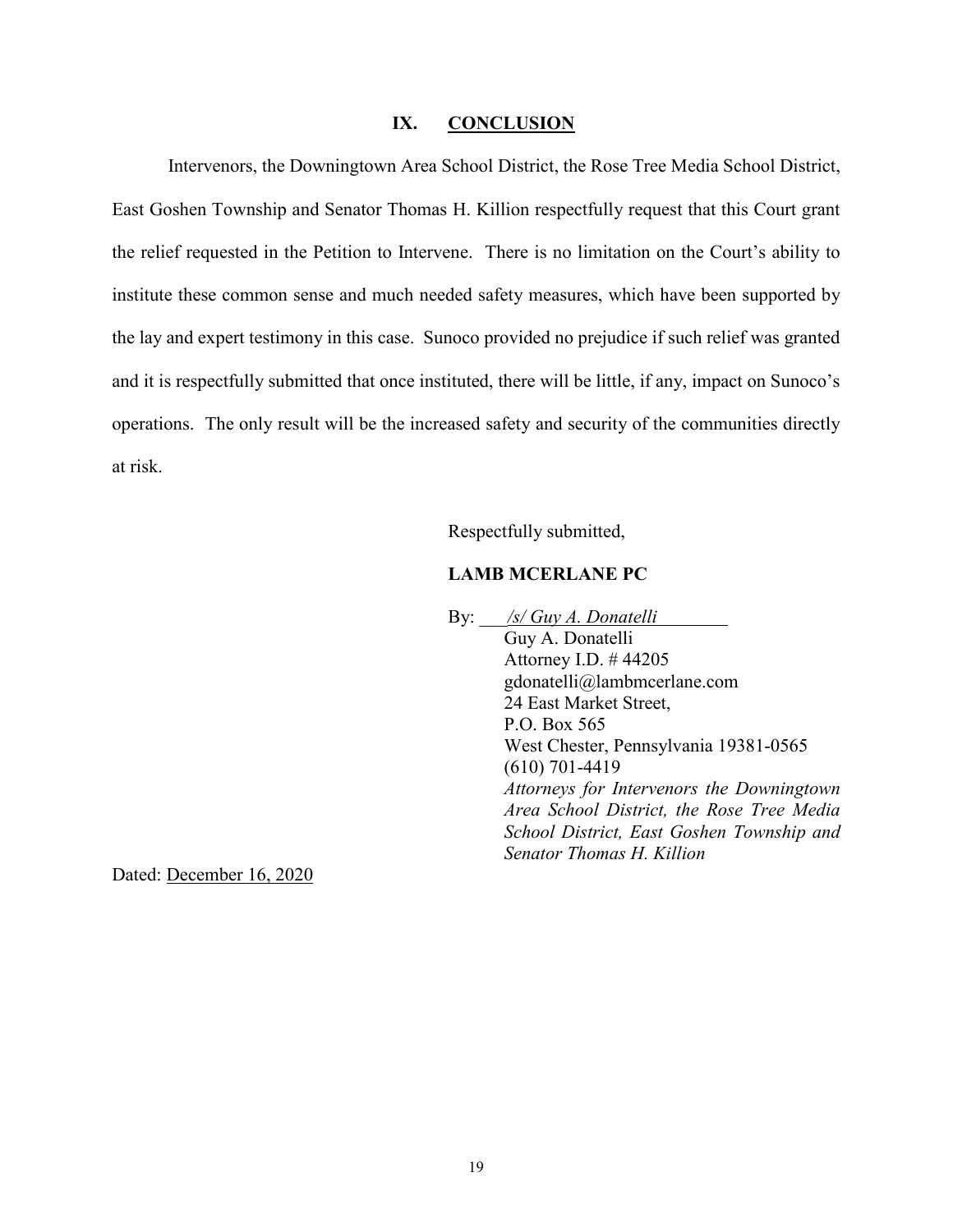## **CERTIFICATE OF SERVICE**

I hereby certify that this day I have served a copy of the Intervenors' Post-Hearing Brief upon the persons listed below electronically in accordance with the requirements of 52 Pa. Code Section 1.54 (relating to service by a party).

See attached pages.

Dated: <u>December 16, 2020</u> */s/ Guy A. Donatelli* Guy A. Donatelli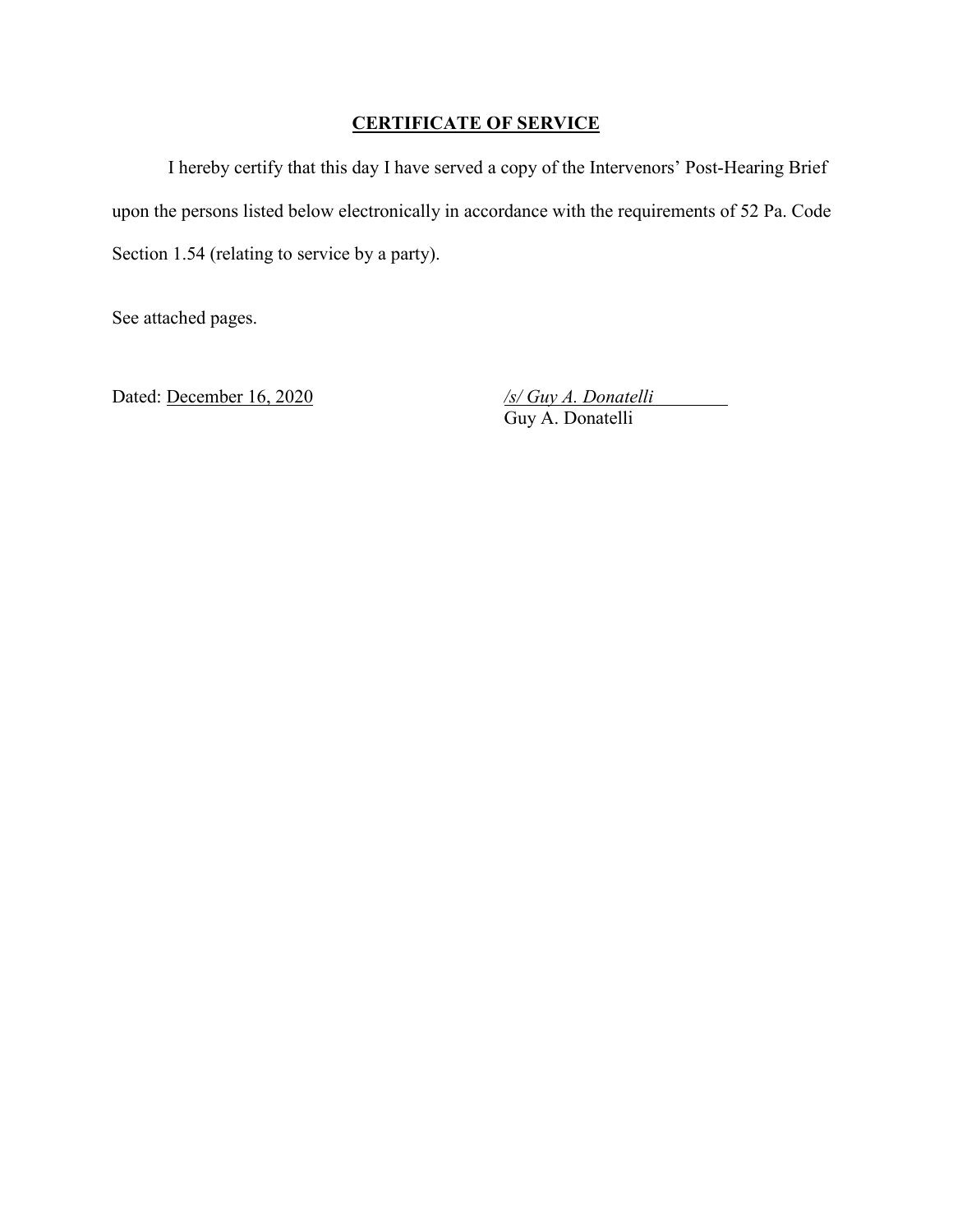# **SERVICE LIST:**

MEGHAN FLYNN 212 LUNDGREN ROAD LENNI PA 19052 **Complainant** 

MICHAEL WALSH 12 HADLEY LANE GLEN MILLS PA 19342 **Complainant** 

GERALD MCMULLEN 200 HILLSIDE DRIVE EXTON PA 19341 **Complainant** 

MELISSA HAINES 176 RONALD ROAD ASTON PA 19014 **Complainant** 

ERIN MCDOWELL ESQUIRE 3000 TOWN CENTER BLVD CANONSBURG PA 15317 725.754.5352

Representing Intervenor Range Resources Appalachia

VINCENT MATTHEW POMPO **ESQUIRE** WILLIAM R. CHRISTMAN III LAMB MCERLANE PC 24 EAST MARKET ST PO BOX 565 WEST CHESTER PA 19381 610.701.4411 610.430.8000

Representing Intervenor West Whiteland Township

GUY DONATELLI ESQUIRE LAMB MCERLANE PC 24 EAST MARKET ST BOX 565 WEST CHESTER PA 19381 610.430.8000 Representing Intervenor Rose Tree Media School District

JAMES DALTON UNRUH TURNER BURKE & FREES PO BOX 515 WEST CHESTER PA 19381 610.692.1371 Representing Intervenor West Chester Area School District

JOSH MAXWELL MAYOR OF DOWNINGTOWN 4 W LANCASTER AVENUE DOWNINGTON PA 19335 Intervenor

THOMAS CASEY 1113 WINDSOR DR WEST CHESTER PA 19380 Intervenor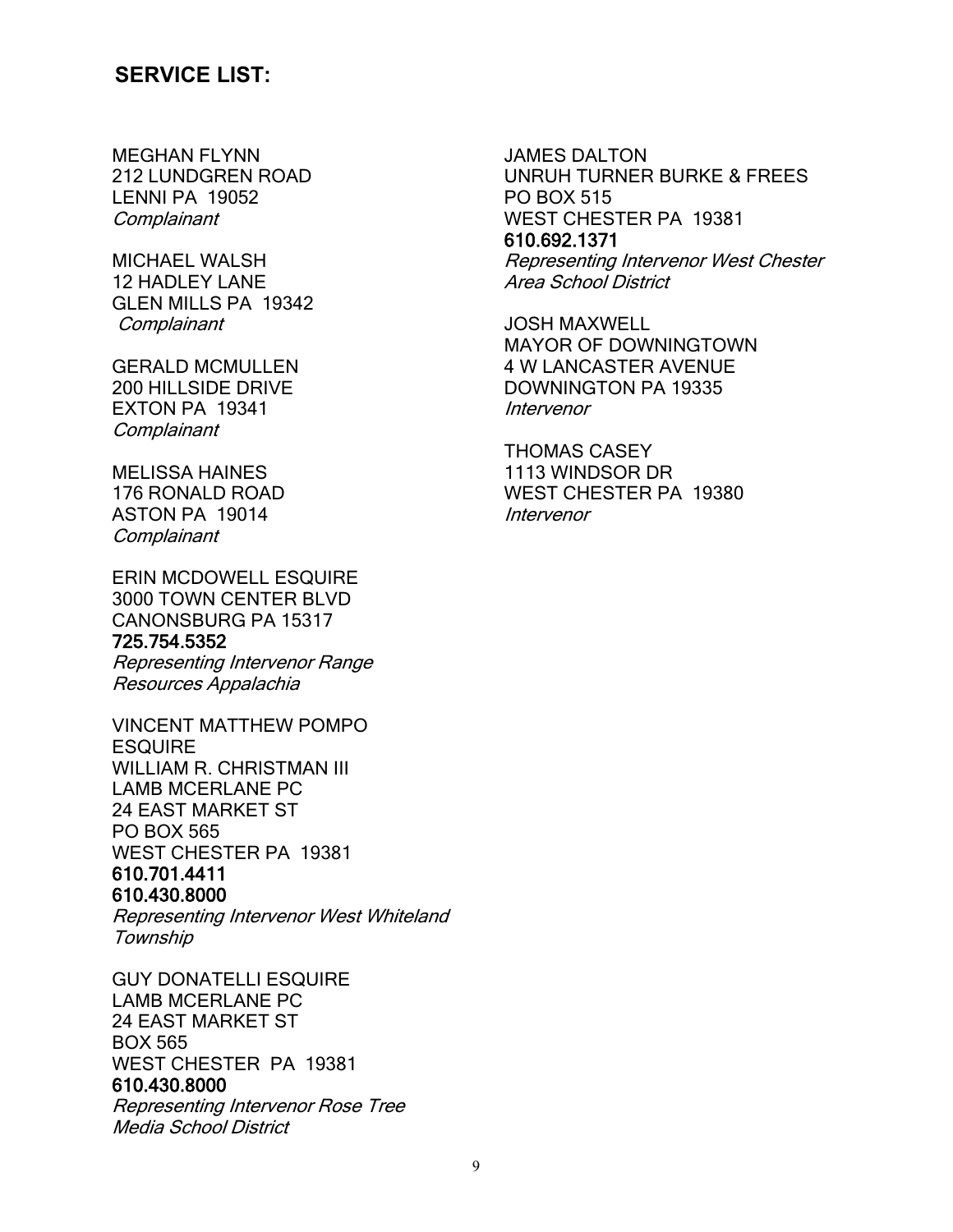MICHAEL BOMSTEIN ESQUIRE PINNOLA & BOMSTEIN SUITE 2126 LAND TITLE BUILDING 100 SOUTH BROAD STREET PHILADELPHIA PA 19110 215.592.8383 Accepts E-Service

Representing Complainants

ROSEMARY FULLER 226 VALLEY ROAD MEDIA PA 19063 610.358.1262 Accepts E-Service **Complainant** 

NANCY HARKINS 1521 WOODLAND RD WEST CHESTER PA 19382 484.678.9612 Accepts E-Service

**Complainant** 

CAROLINE HUGHES 1101 AMALFI DRIVE WEST CHESTER PA 19380 484.883.1156 Accepts E-Service

CURTIS STAMBAUGH ASSISTANT GENERAL COUNSEL SUNOCO PIPELINE LP 212 N THIRD STREET SUITE 201 HARRISBURG PA 17101 717.236.1731 Accepts E-Service Representing Sunoco Pipeline LP

NEIL S WITKES ESQUIRE ROBERT D FOX ESQUIRE DIANA A SILVA ESQUIRE MANKO, GOLD, KATCHER & FOX LLP 401 CITY AVENUE VALA CYNWYD PA 19004 484.430.2314 484.430.2312 484.430.2347 Accepts E-Service Representing Sunoco Pipeline LP

THOMAS J SNISCAK ESQUIRE HAWKE MCKEON AND SNISCAK LLP 100 N TENTH STREET HARRISBURG PA 17101 717.236.1300 Accepts E-Service Representing Sunoco Pipeline LP

RICH RADERS ESQUIRE 606 NORH 5TH STREET READING PA 19601 484.509.2715 Accepts E-Service Representing Intervenor Andover Homeowners' Association Inc.

ANTHONY D KANAGY ESQUIRE GARRET P LENT ESQUIRE POST & SCHELL PC 17 N SECOND ST 12TH FL HARRISBURG PA 17101-1601 717.612.6034

## Accepts E-Service

Representing Intervenor Range Resources Appalachia

LEAH ROTENBERG ESQUIRE MAYS CONNARD & ROTENBERG LLP 1235 PENN AVE SUITE 202 WYOMISSING PA 19610 610.400.0481 Accepts E-Service

Representing Intervenor Twins Valley School District

MARK L FREED ESQUIRE JOANNA WALDRON ESQUIRE CURTIN & HEEFNER LLP DOYLESTOWN COMMERCE CENTER 2005 S EASTON ROAD SUITE 100 DOYLESTOWN PA 18901 267.898.0570 Accepts E-Service

Representing Intervenor Uwchlan **Township**